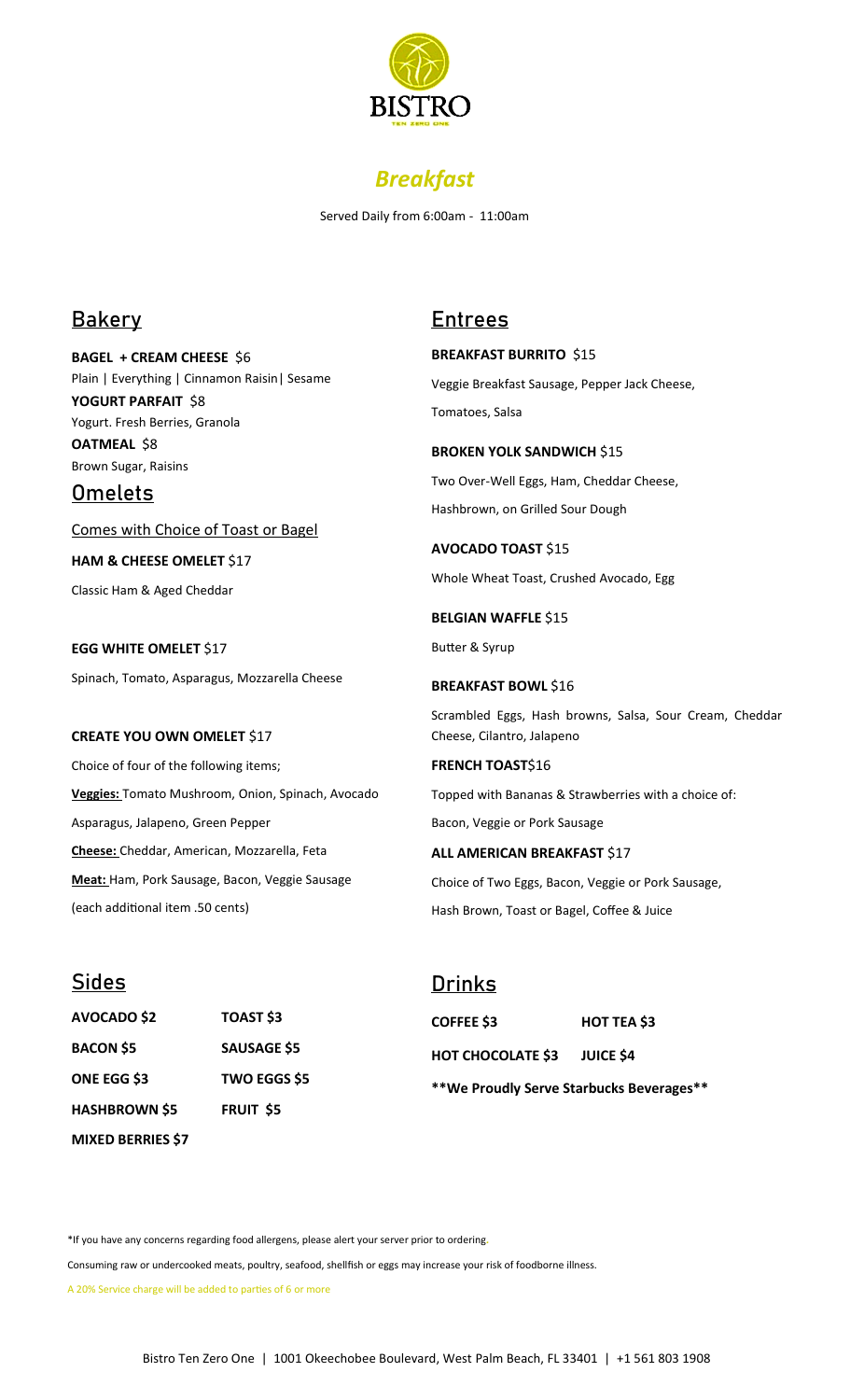

*All Day Dining* Served Daily from 11:00am - 10pm

# *Appetizers*

**SOUP OF THE DAY** \$6

**CHIP & SALSA** \$7 Add Guacamole for \$5

**BRUSSEL SPROUTS** \$8 Crispy Brussels, House Made Bourbon Glaze

**HUMMUS PLATTER** \$13 Celery, Carrots, Red Peppers, Grilled Naan Bread

**CHICKEN QUESADILLA.** \$14 Peppers, Cilantro, Sour Cream, Salsa **AVOCADO TOAST** \$15 Whole Wheat Toast, Crushed Avocado, Tomato, Egg

**BURRATTA** \$15 Creamy Burrata Mozzarella, Tomatoes, Fresh Basil, Red Onions, Balsamic Glaze

**CHICKEN WINGS** \$17 Buffalo, Sriracha-Honey, BBQ

# *Salads*

**CAESAR SALAD** \$12 Romaine, Croutons, Parmesan Add Chicken \$7.00 | Add Salmon \$8.00 | Add Steak \$10.00| Add Mahi \$10.00

**SPINACH SALAD \$13** Glazed Peaches, Candied Pecans, Red Peppers, Quinoa, Avocado Cream, Lime Vinaigrette Add Chicken \$7.00 | Add Salmon \$8.00 | Add Steak \$10.00| Add Mahi \$10.00

**CRISPY CHICKEN COBB** \$17.00 Romaine, Avocado, Grape Tomato, Bacon, Hard Boiled Egg, Gorgonzola, Ranch Without Chicken \$13

# *Flatbreads \$15*

**CLASSIC** Pepperoni, Mozzarella

**BBQ CHICKEN, BACON & RANCH** BBQ Sauce, Jack & Cheddar Cheese, Chicken

**MARGARITA** Mozzarella, Tomato, Basil

\*If you have any concerns regarding food allergens, please alert your server prior to ordering*.* Consuming raw or undercooked meats, poultry, seafood, shellfish or eggs may increase your risk of foodborne illness.

A 20% Service charge will be added to parties of 6 or more

# *Hand Held*

**Comes with Choice of Fries, Fruit, or Salad**

**CLUB SANDWICH** \$16 Turkey, Lettuce, Tomato, Bacon, Spicy Aioli, Sourdough Toast

**GRILLED CHICKEN SANDWICH \$17** Caramelized Onion, Gouda Cheese, Grain Mustard, Lettuce, Tomato, Brioche Bun **BLACKENED MAHI SANDWICH** \$17

Lettuce, Tomato, Spicy Aioli, Brioche Bun

**TURKEY BURGER or VEGGIE BURGER** \$17 Gouda, Avocado Spread, Caramelized Onions, Wheat Bun

**CLASSIC MARRIOTT BURGER** \$18 Cheddar, Bacon, Lettuce, Tomato, Toasted Sesame Bun

**SOUTHWEST TACOS** \$18 Shredded Lettuce, Pico de Gallo, Cheese, Chipotle Aioli, Wheat-Corn Blend Tortilla YOUR CHOICE OF: SALMON, CHICKEN, STEAK, TOFU

## *Entree*

**RICE BOWL \$**16 White Rice, Corn, Black Beans, Chipotle Sauce, Pico De Gallo, Queso Fresco Add Chicken \$7.00 | Add Salmon \$8.00 | Add Steak \$10.00| Add Mahi \$10.00

**GRILLED MAHI MAHI** \$22 White Rice, Broccolini, Romanesco Sauce, Grilled Lemon

**NY STRIP** \$34 Asparagus , Demi Glaze, Choice of Baked Potato or Fries

# *Sweets \$9*

**SIX LAYER CARROT CAKE** Caramel Drizzle

**NY CHEESECAKE** Whipped Cream, Strawberry Sauce, Local Berries

**BROWNIES** Vanilla Ice Cream, Whipped Cream

**KEY LIME TART** Whipped Cream